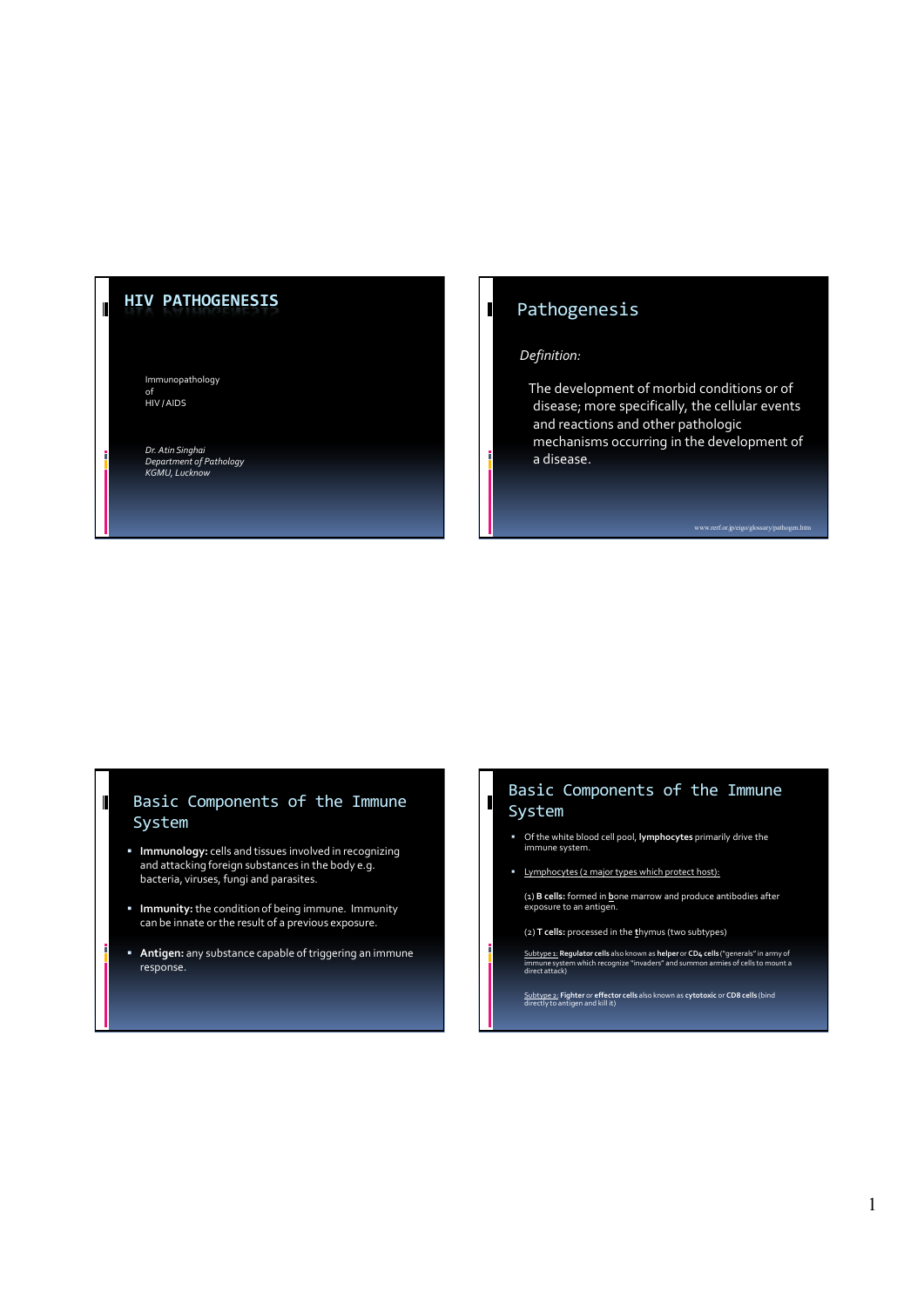#### Basic Components of the Immune System

#### **2** types of CD4 cells:

 $\blacksquare$ 

(1) **Memory cells:** those programmed to recognize a specific antigen after it has been previously seen

Bartlett, J.: The Johns Hopkins Hospital 2002 Guide to Medical Care of P

(2) **Naïve cells:** non-specific responders

- CD4 cells replicate 100 million times a day.
- CD4 cells are the target cells of HIV.

#### Basic Components of the Immune System

- **Lymphatic vessels and nodes:** designed to trap and destroy antigen and play a critical role in fighting all infections including HIV
- **Phagocytes:**"scavengers" of the immune system

 $\mathbf I$ 

-By digesting/processing antigen, their role is to initiate the immune response by presenting antigen to the lymphocytes.

-Serve a secretory function critical to mounting the inflammatory response and regulating immune responses

Grimes D. and Grimes R.: AIDS & HIV Infection St. Louis, Mosby, 1994.

### HIV Viral Dynamics

HIV is classified as a **retrovirus**

-Once HIV enters the host (CD4) cell, it converts its **RNA** (ribonucleic acid) to **DNA** (deoxyribonucleic acid) via its enzyme reverse transcriptase.

HIV is completely dependent upon CD4 cells for replication and survival.

### HIV Viral Dynamics

Replication and survival of HIV occurs through a number of steps:

HIV gains entry into the CD4 cell by **binding onto receptors** on the outside of the CD4 cell and **fusing** with the lipid outer layer of the cell.

Once inside the cell, HIV removes its outer coating, exposing its RNA, and releases **reverse transcriptase enzyme** to convert the HIV RNA to DNA.

HIV DNA then enters the nucleus of the CD<sub>4</sub> cell and is i**ntegrated** into the host<br>(CD<sub>4</sub>) DNA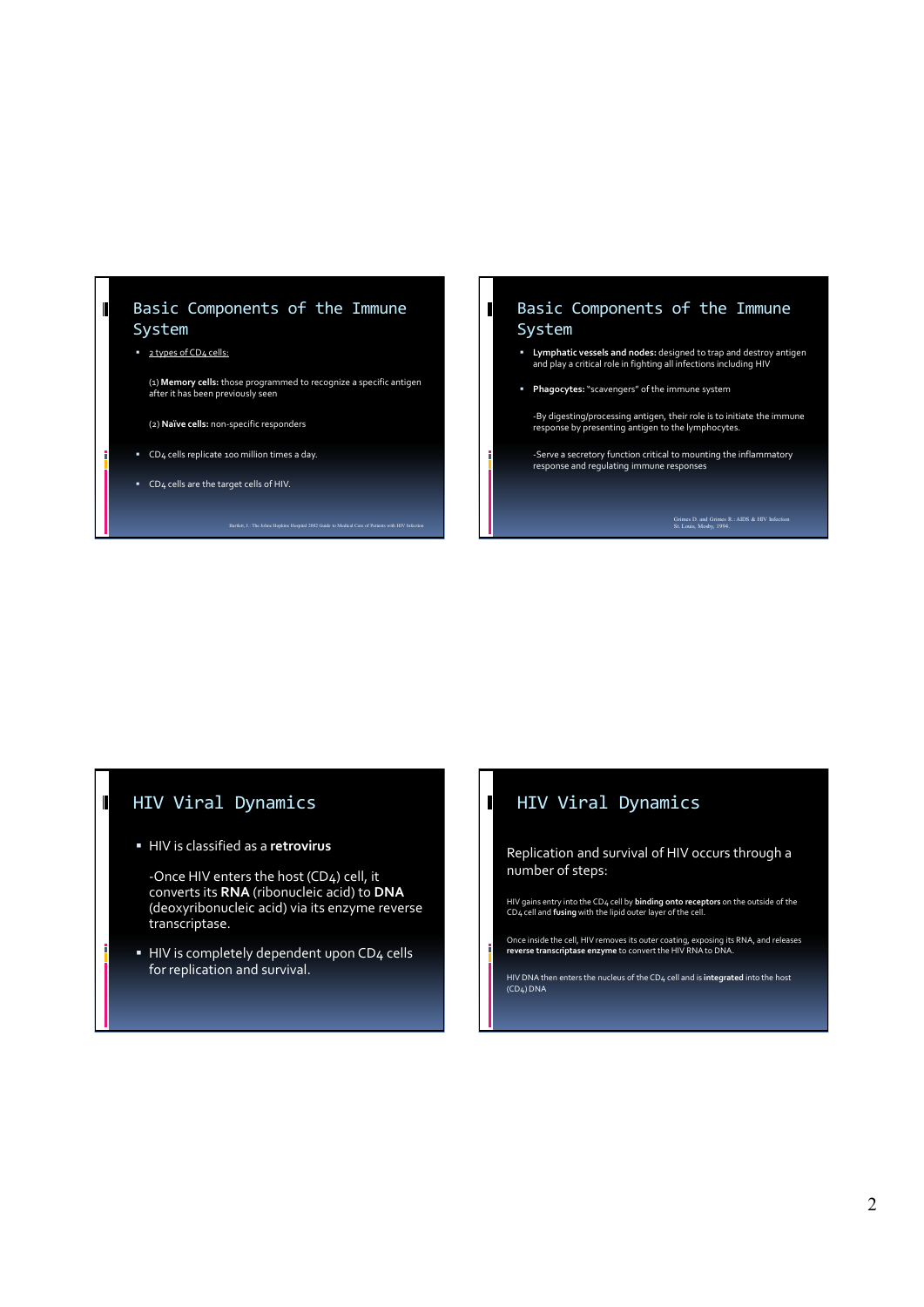## HIV Viral Dynamics

 $\blacksquare$ 

#### Replication and survival of HIV (con't)

Once the cellular DNA has been altered in this way, it is known as proviral DNA (part virus/part cell) and begins the process to produce more virus.

The CD4 cell is now programmed to be an 'HIV factory.'

Long viral protein chains are produced which are then cut into the necessary pieces to produce more HIV. This process is activated by the viral **protease enzyme.**

Each step in this process is a target for antiretroviral therapy (to date, reverse transcriptase, protease inhibitors and fusion inhibitors have been approved)

### Stages of HIV Disease

- **Acute/Early Infection:** Following HIV transmission, approximately 50%<br>of individuals will develop a febrile, flu-like illness with some or all of<br>the following conditions:
	- Swollen glands Rash Oral ulcers Muscle aches Sore throat Headache

 $\mathbf I$ 

- Swollen glands<br>- Oral ulcers - Muscle aches<br>- Sore throat - Headache<br>- Diarrhea - Nausea or vomiting

# Stages of HIV Disease

Acute/Early Infection (con't)

- Small % of newly infected individuals will develop liver and/or spleen enlargement
- Onset of illness is generally 1-6 weeks following exposure and can last 1-3 weeks
- "Acute Retroviral Syndrome" is often mistaken for the flu
- An inmate presenting with some or all of the previously mentioned conditions should be questioned about recent potential HIV exposures so that testing can be done:

- Needle sharing? Tattooing? Unprotected sex/new partner?

# Stages of HIV Disease

Acute/Early Infection (con't)

 $\mathbf I$ 

f

- Testing for HIV antibody may be negative at this time.
- Diagnosis of acute HIV can made by obtaining a quantitative HIV RNA PCR (viral load test) or a pro viral cDNA test.
- A positive HIV antibody usually develops by 4-6 weeks following transmission, but rarely could be up to 12-24 weeks.
- Infection must ultimately be confirmed with an HIV Elisa/Western Blot assay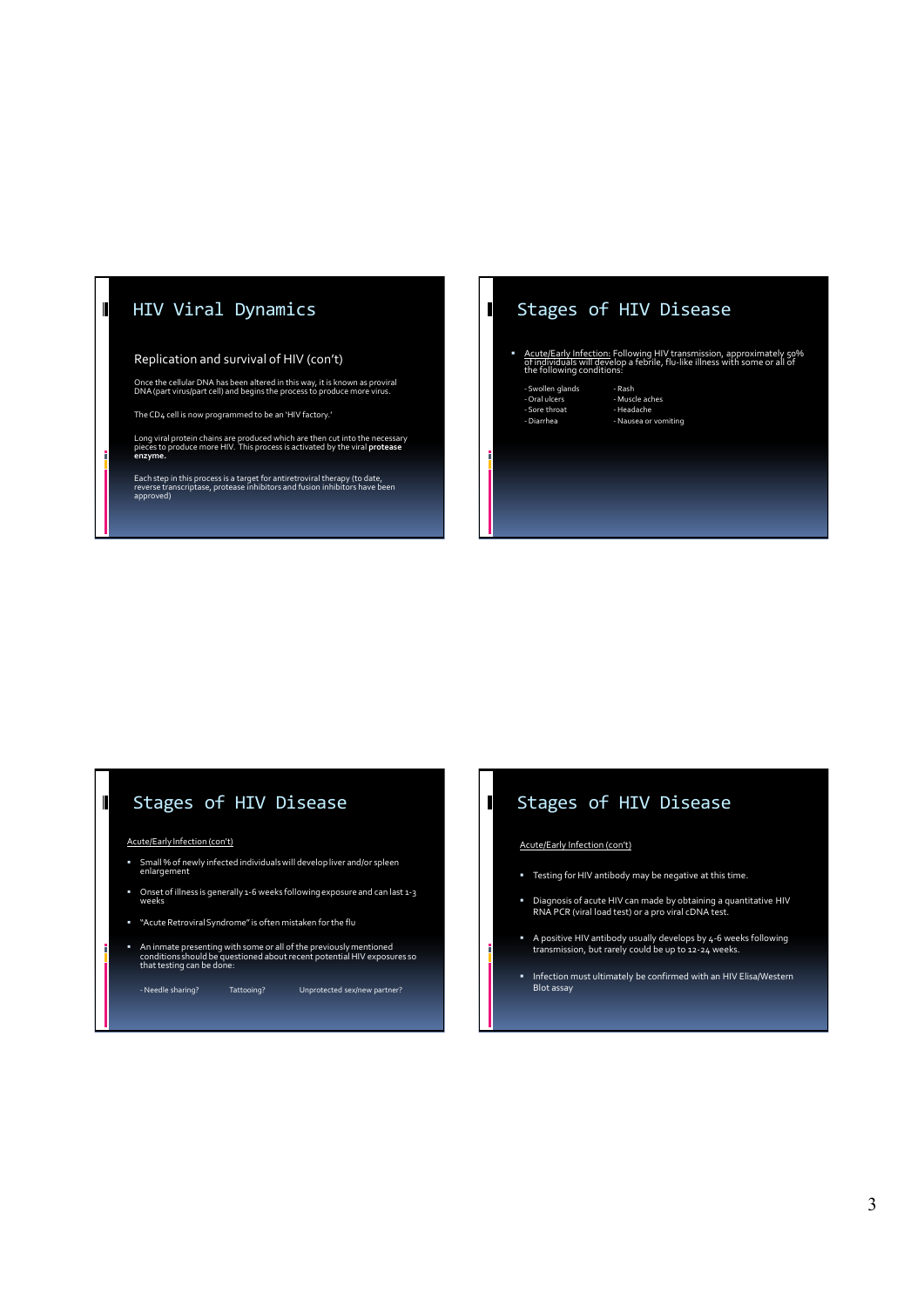### Stages of HIV Disease

#### Acute/Early Infection (con't)

 $\blacksquare$ 

- **Window period:** interval between where HIV actually appears, and is ultimately detectable by an antibody test.
- Inmates potentially exposed to HIV must be counseled that a<br>negative antibody test during this period does **not** guarantee HIV transmission has not occurred.
- If an inmate's HIV test is negative, but suspicion for HIV exposure is high, repeated antibody testing should be performed at **12**-**26 weeks.**

### Stages of HIV Disease

#### Acute/Early Infection (con't)

 $\mathbf I$ 

#### **HIV Antibody Testing Timeline:**

- Baseline
- 6 weeks post-exposure
- 12 weeks post-exposure - 26 weeks post-exposure
- 

*Serocoversion virtually always detected by 6 months*

### Stages of HIV Disease

#### Acute/Early Infection (con't)

÷

- Extremely high levels of HIV in the blood during acute infection (hallmark of this disease stage)
- Within days, HIV disseminates into **sanctuary sites** (lymph nodes, central nervous system) where it "hides out" and remains dormant.
- Safer sex practices should be stressed as there is a high risk of spreading infection to others.
- HIV viral levels decrease over the first 4 months post-transmission until plateauing to a **set point** (varies person to person)
- Lower HIV viral setpoint = longer time it will take for an individual's disease to progress over time

# Stages of HIV Disease

#### Intermediate Stage

 $\mathbf I$ 

f

- T cell destruction by HIV begins to weaken the immune system over time (in contrast to the acute stage, where the immune system "keeps pace" by producing an equivalent amount of CD4 cells).
- In general if untreated, there is an 8-10 year period during which an HIV+<br>individual undergoes a gradual **decline** in immune function (monitored by<br>laboratory testing of CD<sub>4</sub> count) and **increase** in HIV viral load (moni
- Often no symptoms exhibited during the intermediate disease stage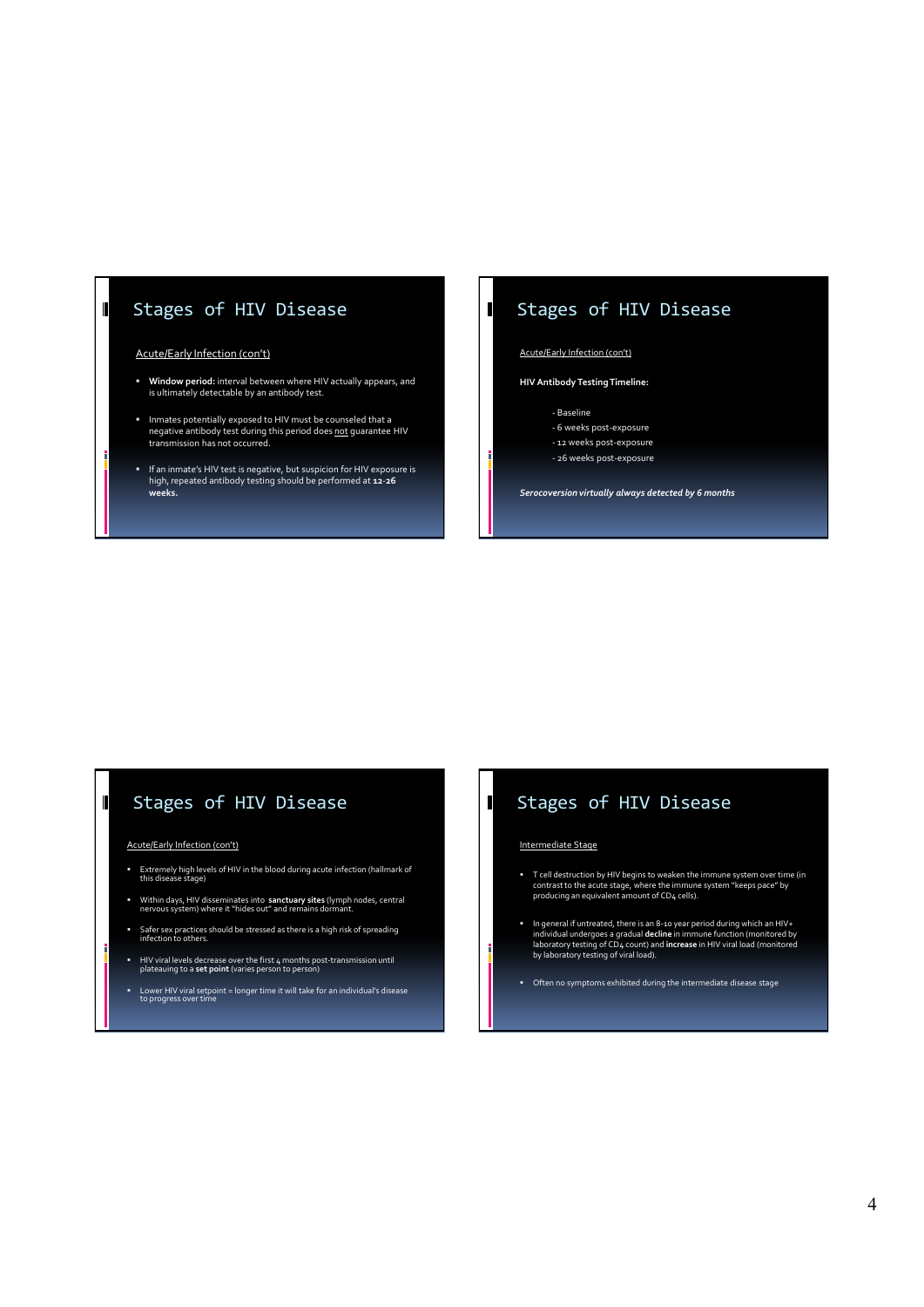### Stages of HIV Disease

#### Intermediate Stage (con't)

 $\mathbf{I}$ 

Factors which influence how long individuals will remain in this stage before progressing to advanced disease:

1) How high the viral setpoint is 2) If and when antiretroviral treatment is initiated

- More than 50% of people do not know they are HIV-infected until they become symptomatic (an indicator of advanced disease).
- As the correctional setting is often an inmate's first interaction with the health care system, a thorough history of risk factors is important and HIV testing should be recommended to all new intakes.

### Stages of HIV Disease

#### Advanced Stage

 $\mathbf{I}$ 

- Untreated, the rapid replication of HIV will eventually deplete the immune system in most people to such an extent that the patient will lose critical body defenses and can succumb to infections, AIDS and ultimately death.
- Symptomatic HIV can present in a variety of forms.
- Hallmarks of this stage of the disease include:
- Opportunistic infections or malignancies<br>- Rashes

- Thrush - Anemia

# - Rashes - Diarrhea - Recurrent vaginal candidiasis - Recurrent infections - Herpes zoster - Cancers

# Stages of HIV Disease

#### Advanced Stage (con't)

- Actual diagnosis of AIDS is made when the CD4 count falls below 200 cells/cmm or when an AIDS-defining condition is diagnosed.
- Once a diagnosis of AIDS has been made, it remains with the patient even if his/her CD4 count returns to above 200 with antiretroviral therapy.

#### Stages of HIV Disease  $\mathbf I$

#### **AIDS-Defining Conditions**

| Candidiasis of esophagus, trachea,<br>bronchi or lungs                   | Herpes simplex with mucocutaneous ulcer<br>for > 1 month or bronchitis, pneumonitis,<br>esophagitis                                                                                                                 |
|--------------------------------------------------------------------------|---------------------------------------------------------------------------------------------------------------------------------------------------------------------------------------------------------------------|
| Cervical cancer, invasive                                                | Histoplasmosis, extrapulmonary                                                                                                                                                                                      |
| Coccidioidomycosis,<br>extrapulmonary                                    | disabling<br><b>HIV-associated</b><br>dementia:<br>and/or<br>dysfunction<br>cognitive<br>motor<br>interfering with occupation or<br>activities of<br>daily living                                                   |
| Cryptococcosis, extrapulmonary                                           | HIV-associated wasting: involuntary weight<br>loss of >10% of baseline plus chronic<br>diarrhea (>2 loose stools/day for >30 days)<br>chronic weakness and documented<br><b>or</b><br>enigmatic fever for > 30 days |
| Cryptosporidiosis with diarrhea for ><br>1 month                         | Isoporosis with diarrhea for >1 month                                                                                                                                                                               |
| Cytomegalovirus of any organ other<br>than liver, spleen, or lymph nodes | Kaposi's sarcoma in patient younger than<br>60 (or older than 60 with positive HIV<br>serology)                                                                                                                     |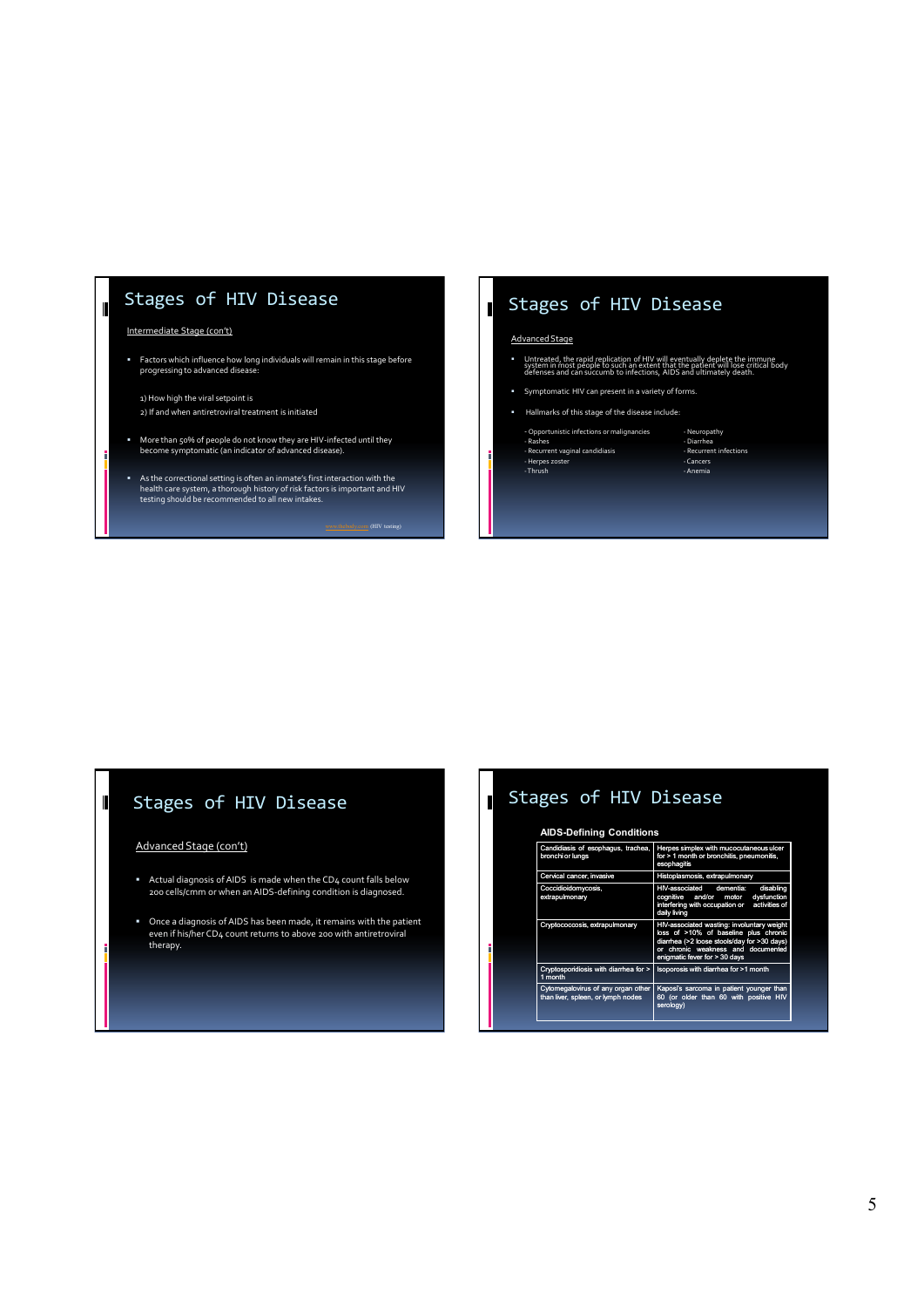# Stages of HIV Disease

 $\blacksquare$ 

 $\blacksquare$ 

#### **AIDS-Defining Conditions (con't)**

| Lymphoma of brain in<br>patient<br>younger than 60 (or older than 60<br>with positive HIV serology) | Pneumocystis carinii pneumonia                                                   |
|-----------------------------------------------------------------------------------------------------|----------------------------------------------------------------------------------|
| Lymphoma, non-Hodgkin's                                                                             | Pneumonia, recurrent bacterial with<br>positive HIV serology                     |
| Mycobacterium avium or M.<br>kansasii, disseminated                                                 | Progressive multifocal<br>leukoencephalopathy                                    |
| Mycobacterium tuberculosis,<br>disseminated                                                         | Salmonella septicemia (non-<br>typhoid), recurrent with positive HIV<br>serology |
| Mycobacterium tuberculosis,<br>pulmonary                                                            | Toxoplasmosis of internal organ                                                  |

# Stages of HIV Disease

 $\mathbf I$ 

 $\blacksquare$ 

F

- The Centers for Disease Control (CDC) has a disease classification system based on immune function and clinical status.
- Each patient is classified with a number which is reflective of CD4 count, and a letter reflective of clinical status.
- This provides prognostic information for providers where a patient fits along the continuum of illness and as to what conditions, if any, he or she may be at risk.

## Stages of HIV Disease

CDC Classification of HIV Disease

| CD4 Cell<br>Categories<br>(cells/cmm) | Α<br>Asymptomatic<br>or Acute HIV<br>Infection | в<br>Symptomatic<br>(Not A or C) | с<br><b>AIDS Indicator</b><br>Condition |
|---------------------------------------|------------------------------------------------|----------------------------------|-----------------------------------------|
| $> 500$ ( $>29\%)$                    | A1                                             | <b>B1</b>                        | C <sub>1</sub>                          |
| 200-499<br>$(14-28%)$                 | A <sub>2</sub>                                 | <b>B2</b>                        | C <sub>2</sub>                          |
| $< 200$ (<14%)                        | A <sub>3</sub>                                 | B <sub>3</sub>                   | C3                                      |

# Opportunistic Infections

- When CD4 count is in normal range (500- 1,600 cells/cmm or 28-50%), the immune system defends itself against most antigens.
- As T-cell count declines with HIV disease progression, the HIV+ patient is at increased risk for infection.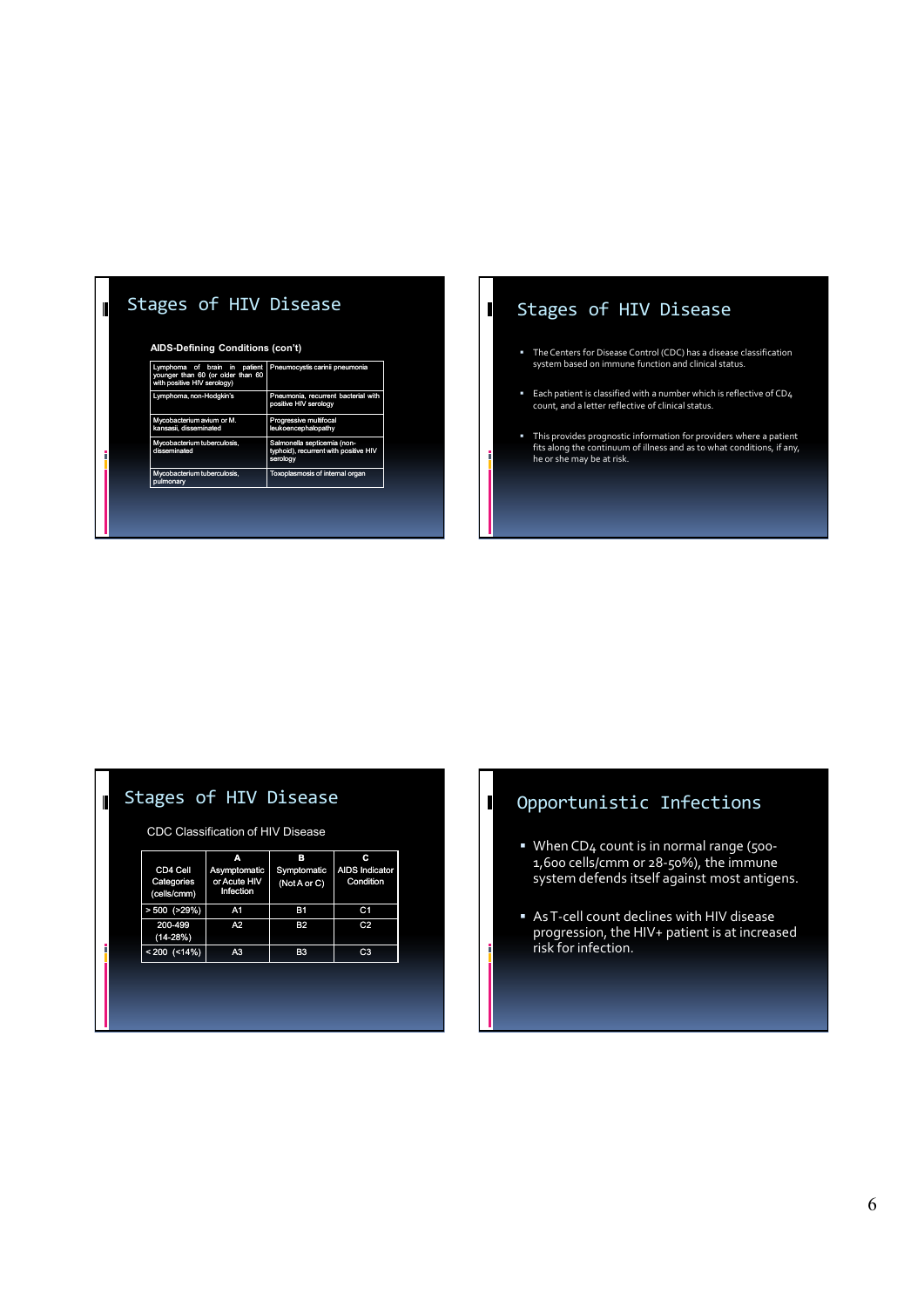### Opportunistic Infections

- When the T-cell count drops below 200 cells/cm (14%), there is increased risk of an AIDS-defining condition occurring.
- Treatment guidelines recommend prophylactic treatment against **pneumocystis carinii pneumonia (PCP)** for patients in this category.
- This is given as TMP-SMZ (Bactrim) 1 DS or 1 SS a day, Dapsone 100 mg a day, **or**Atovaquone (Mepron) 1500 mg at (10 ml)/day.
- Alternate prophylaxis options are listed in the prophylaxis guidelines (Department of Health & Human Services).

### Opportunistic Infections

 $\mathbf I$ 

I

- If the patient develops oral candidiasis (thrush), PCP prophylaxis is recommended, regardless of CD4 count.
- Thrush is an independent risk factor for development of PCP, presumably because it indicates a decline in immune function.
- Primary prophylaxis (treatment in an individual who has never had PCP) can be discontinued if the CD4 count rises above 200 cells/cmm for a period of at least 3-6 months.

#### Opportunistic Infections

- When the CD4 count falls below 50 cells/cmm, the patient should be started on prophylaxis to protect against **mycobacterium avium complex (MAC)**.
- **E** Lifelong treatment is recommended unless the CD<sub>4</sub> count rises above 100 cells/cmm for at least 3-6 months.
- Prophylaxis options include: Azithromycin (Zithromax) 1200 mg/week, Clarithromycin (Biaxin) 500 mg BID, **or**  Mycobutin (Rifabutin) 300 mg/day.

### Opportunistic Infections

| 200-500 cells/cmm<br><b>CD4 count</b> | type      |
|---------------------------------------|-----------|
| pneumococcal pneumonia                | bacterial |
| pulmonary tuberculosis                | bacterial |
| Kaposi's sarcoma                      | viral     |
| <b>Herpes zoster</b>                  | viral     |
| <b>Thrush</b>                         | fungal    |
| Cryptosporidium                       | parasitic |
| Oral hairy leukoplakia                | viral     |
| Oro-pharyngeal candida                | fungal    |